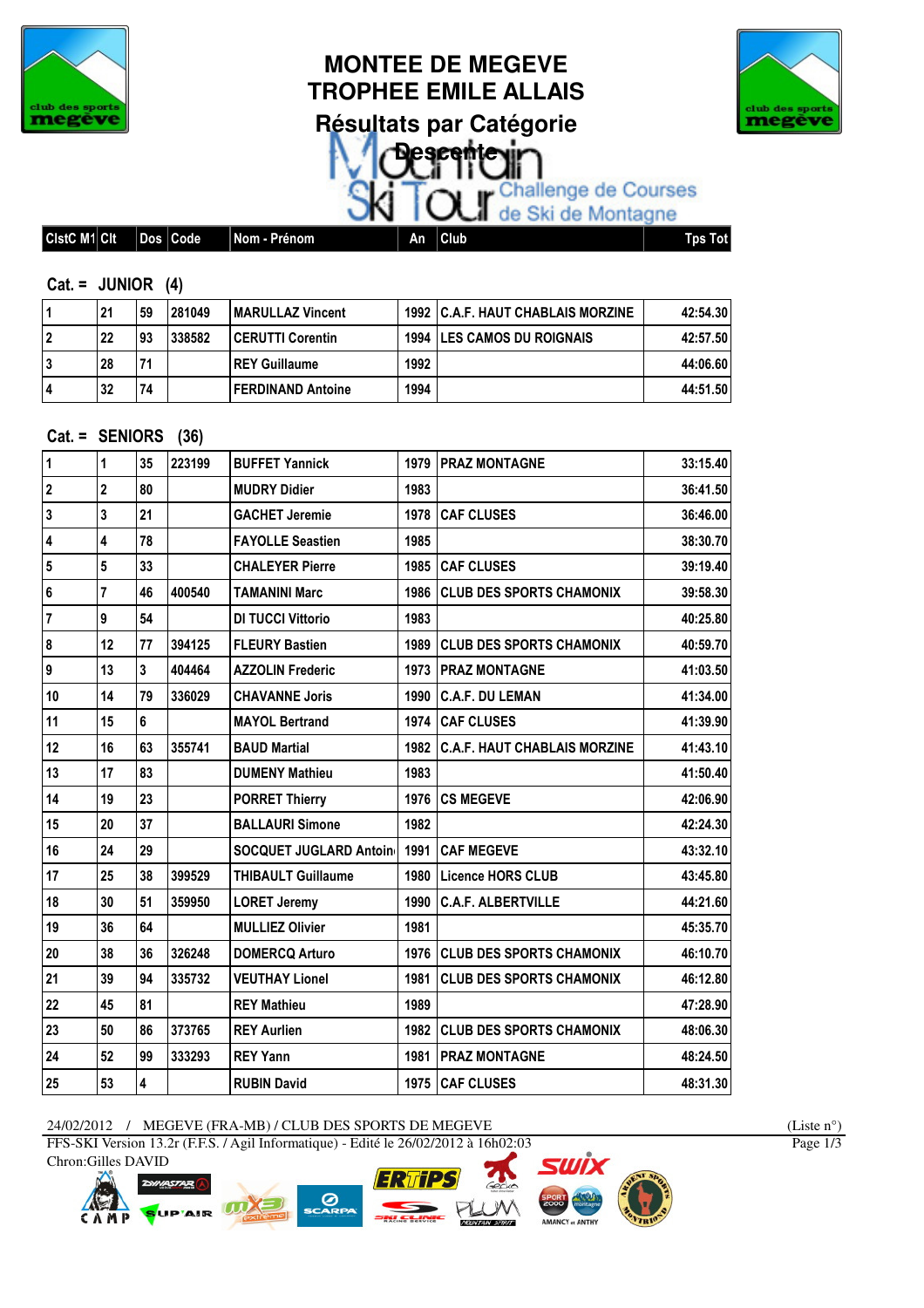| <b>CistC M1 Cit</b> |    |     | Dos Code | Nom - Prénom                  | An   | Club                                  | Tps Tot    |
|---------------------|----|-----|----------|-------------------------------|------|---------------------------------------|------------|
| 26                  | 57 | 66  |          | <b>CHOMETY Jerome</b>         | 1976 |                                       | 49:13.50   |
| 27                  | 58 | 22  |          | <b>BURNET MERLIN Stephane</b> | 1973 | <b>ISC FLUMET</b>                     | 49:16.40   |
| 28                  | 62 | 85  |          | <b>TURRILLOT Eloi</b>         | 1987 |                                       | 49:57.10   |
| 29                  | 65 | 67  |          | <b>CARME Jeremy</b>           | 1974 |                                       | 50:29.40   |
| 30                  | 73 | 26  |          | <b>GISBERT Sebastien</b>      | 1985 | <b>PASSY</b>                          | 54:21.20   |
| 31                  | 74 | 69  |          | <b>PREFOL Emmanuel</b>        | 1982 |                                       | 54:24.60   |
| 32                  | 82 | 101 |          | <b>DEVILLE Damien</b>         | 1983 | <b>CAF LEMAN</b>                      | 1h03:39.70 |
| 33                  | 87 | 30  |          | <b>BUCAILLE Jean Luc</b>      | 1974 | <b>BEAUMONT</b>                       | 1h13:33.60 |
|                     |    | 92  | 370263   | <b>MAURICE Remi</b>           | 1991 | <b>CLUB SKI ALPINISME DU VAL D'AE</b> | Abs        |
|                     |    | 7   |          | <b>VAUTHAY Bertrand</b>       | 1973 | <b>CAF CLUSES</b>                     | Abs l      |
|                     |    | 68  | 359390   | <b>PRUVOST Sylvere</b>        | 1984 | <b>CLUB DES SPORTS CHAMONIX</b>       | Abs l      |

# $Cat. = V 1 (32)$

| $\mathbf{1}$            | 6  | 87                      | 21080  | <b>GAYDON Antoine</b>          | 1965 | <b>C.A.F. HAUT CHABLAIS MORZINE</b>  | 39:44.10   |
|-------------------------|----|-------------------------|--------|--------------------------------|------|--------------------------------------|------------|
| $\overline{\mathbf{2}}$ | 8  | 43                      |        | <b>DOULAT Christophe</b>       | 1963 |                                      | 40:07.30   |
| 3                       | 10 | 76                      | 108468 | <b>PAUTHIER Vincent</b>        | 1971 | <b>C.A.F. DU LEMAN</b>               | 40:27.40   |
| 4                       | 18 | 31                      | 109067 | <b>LEONARD Marc</b>            | 1971 | C.S.A. 27?e B.C.A. Montagne E        | 42:01.60   |
| 5                       | 23 | 19                      | 328412 | <b>MARTIN David</b>            | 1970 | <b>CLUB DES SPORTS CHAMONIX</b>      | 43:03.40   |
| 6                       | 27 | 56                      | 393982 | <b>PORRET Alain</b>            | 1964 | <b>CLUB DES SPORTS CHAMONIX</b>      | 43:59.30   |
| $\overline{7}$          | 29 | 11                      | 356550 | <b>MOLLI Didier</b>            | 1970 | <b>CLUB DES SPORTS CHAMONIX</b>      | 44:13.10   |
| 8                       | 31 | 88                      | 398290 | <b>COLLINET Patrick</b>        | 1971 | Licence HORS CLUB                    | 44:43.00   |
| 9                       | 33 | 28                      |        | <b>SERAMOUR Remy</b>           | 1966 | <b>ICSA EMHM</b>                     | 45:10.60   |
| 10                      | 34 | 62                      | 354407 | <b>MALLINJOUD Philippe</b>     |      | 1963   PRAZ- DE-LYS SOMMAND SKI-ALPI | 45:25.20   |
| 11                      | 40 | $\overline{\mathbf{c}}$ |        | <b>GANDOLA Stephan</b>         | 1969 | <b>IMEGEVE</b>                       | 46:19.80   |
| 12                      | 41 | 52                      | 399602 | <b>LAUNAY Stehane</b>          | 1968 | <b>C.A.F. DU LEMAN</b>               | 46:25.50   |
| 13                      | 42 | 57                      |        | <b>DEMOLIS Olivier</b>         | 1970 |                                      | 46:41.80   |
| 14                      | 46 | 82                      | 362530 | <b>TEYPAZ Daniel</b>           |      | 1972   PRAZ- DE-LYS SOMMAND SKI-ALPI | 47:36.20   |
| 15                      | 47 | 40                      | 399017 | <b>DEVEY Michel</b>            | 1963 | <b>CLUB DES SPORTS CHAMONIX</b>      | 47:38.70   |
| 16                      | 48 | 1                       |        | <b>JARRE Antoine</b>           | 1971 | <b>IMEGEVE</b>                       | 47:51.20   |
| 17                      | 51 | 44                      | 130511 | <b>DEVOS Laurent</b>           | 1963 | <b>C.A.F. FAVERGES COMP</b>          | 48:17.70   |
| 18                      | 54 | 89                      |        | <b>SERMET MAGDELAIN Thierr</b> | 1972 |                                      | 48:38.50   |
| 19                      | 55 | 53                      | 202758 | <b>FERVENTIN Stehane</b>       | 1967 | <b>C.A.F. FAVERGES COMP</b>          | 48:39.50   |
| 20                      | 61 | 24                      |        | <b>DECOUTTERE Dominique</b>    |      | 1965   MEGEVE                        | 49:35.60   |
| 21                      | 63 | 90                      |        | <b>ZURFLUH Etienne</b>         | 1972 |                                      | 50:03.70   |
| 22                      | 66 | 100                     |        | <b>PICCOT Henri</b>            |      | 1963 CAF ST JEOIRE                   | 50:44.80   |
| 23                      | 67 | 84                      | 399488 | <b>CHOMETY Fabrice</b>         | 1968 | <b>PRAZ- DE-LYS SOMMAND SKI-ALPI</b> | 51:31.10   |
| 24                      | 69 | 60                      |        | <b>CAUDRELIER Eric</b>         | 1971 |                                      | 53:32.60   |
| 25                      | 70 | 48                      |        | <b>CHARMOT Charles</b>         | 1964 |                                      | 53:35.40   |
| 26                      | 77 | 10                      |        | <b>LANVERS Serge</b>           | 1966 |                                      | 55:46.00   |
| 27                      | 79 | 16                      | 373264 | <b>BOCHET Olivier</b>          | 1969 | <b>CLUB MULTISPORTS ARECHES BE</b>   | 56:25.00   |
| 28                      | 80 | 70                      |        | <b>TWEEDY Timothy</b>          | 1967 |                                      | 58:21.30   |
| 29                      | 83 | 97                      |        | <b>GADET Philippe</b>          |      | <b>1972 ICAF SALLANCHES</b>          | 1h04:18.80 |
| 30                      | 85 | 5                       |        | <b>ARRIGONI Raphael</b>        | 1969 | <b>BOGEVE</b>                        | 1h08:19.60 |
|                         |    |                         |        |                                |      |                                      |            |

 $24/02/2012$  / MEGEVE (FRA-MB) / CLUB DES SPORTS DE MEGEVE (Liste n°) (Liste n°)